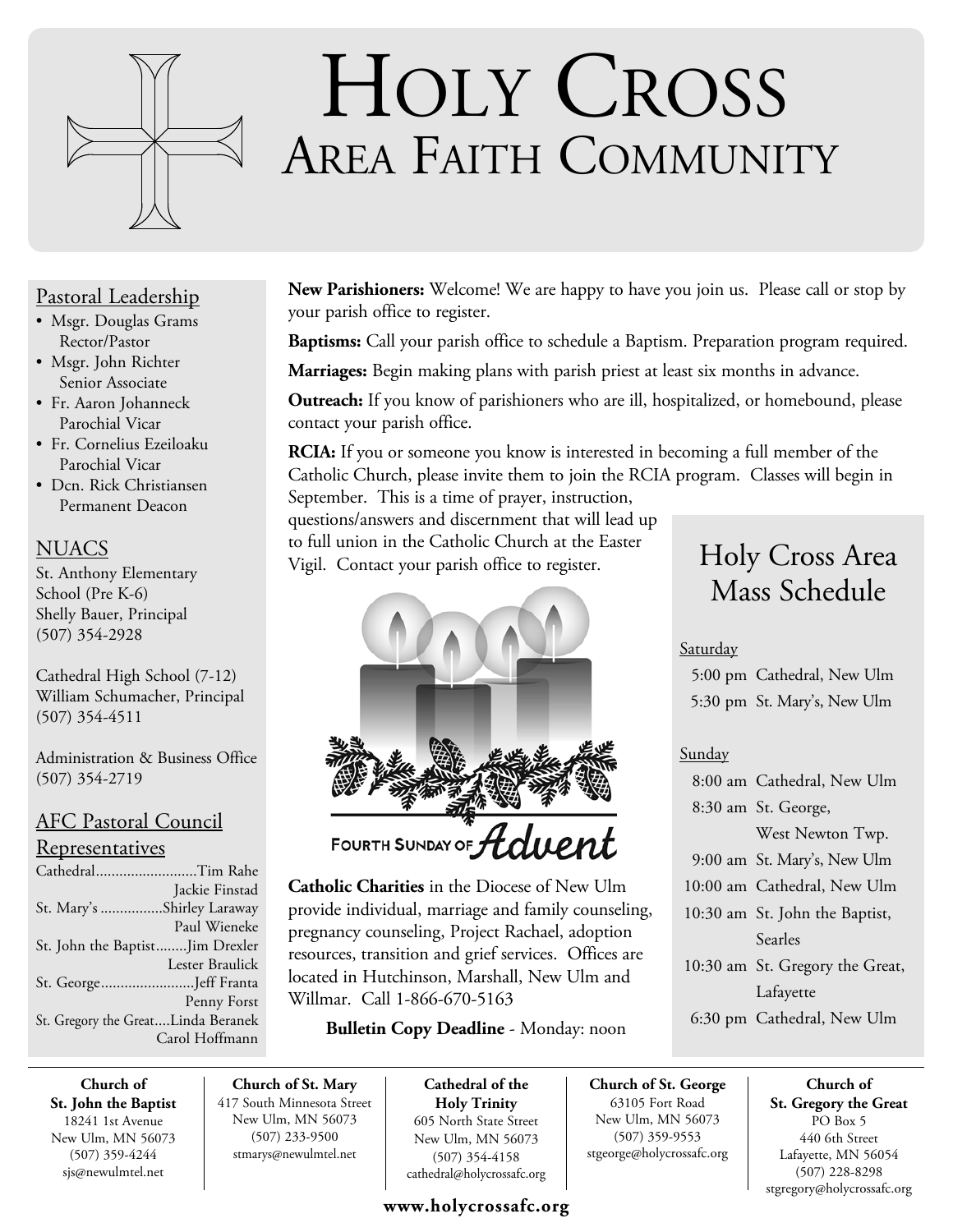## **4th Sunday of Advent December 18, 2016**

**Bulletin Connection** *"They shall name him Emmanuel, which means 'God with us.'" No other religion makes such a radical claim. To be Christian is to believe that God is truly with us, in the most personal, intimate way imaginable; he is one of us! Through the Incarnation, God became human and laived among us to love us, to guide us, to heal us, and to strengthen us. We have been praying throughout this season of anticipation, "O Come, O Come, Emmanuel." The real magic of Christmas is that we get exactly what we prayed for! Jesus has come. God has answered our prayers and given us what we truly desire: Emmanuel, God is with us.* 

*(Liturgical Publications. Resources Center 2013)*

#### **From the Pastor**

**FORMED.org** If you haven't had a chance to check out Formed.org, I encourage you to do so. It is free and is designed for all ages, from young children to adults. There are full length movies, audio presentations, e-books and video series. To access these resources, register at Formed.org and type in the parish code: ZY2TQG. Formed can deepen your faith, draw families closer together and empower you to make a difference in the lives of others. Check it out!

**AFC VIDEOS** Our AFC website (holycrossafc.org) has three short videos on our Area Faith Community: "Welcome to Our Faith Community," "My Faith Matters" and "Returning to the Catholic Faith." Please share and encourage others to watch the videos, especially those who have been away or are estranged from the Church or are interested in joining the Catholic Church. The videos were produced by Flying Buttress Media.

**CHRISTMAS COLLECTIONS AND END OF THE YEAR OFFERINGS** Each parish has a budgeted goal for the Christmas collection. Please be generous as we thank God for the many blessings He has given each of us. Thank you to the generous and consistent givers who help ensure our responsibility to carry out the mission of the Church in our Area Faith Community and beyond. If you have fallen behind on your Sunday offerings, be mindful that the calendar year ends in two weeks. Remember that online giving is now an option we offer. We can never outdo our Lord in generosity. I also encourage you to instill the virtue of stewardship (time, talent and treasure) in your children and grandchildren. Forming good habits when we are young hopefully carries into our adult life. We have much to be grateful for.

**CHRISTMAS MASS SCHEDULE** Next weekend we celebrate the Feast of the Nativity of the Lord. Mass times for Christmas Eve and Christmas Day are found in the bulletin. Also listed are the opportunities to receive the Sacrament of Reconciliation in preparation for this feast.

**STEWARDSHIP IS PRAYER – SPENDING TIME WITH GOD** Stewardship involves spending time with God. Recognizing that every day is a gift from God, we strive to spend some of each day with God, through prayer, Mass, Eucharistic Adoration, scripture reading, quiet, meditation and other spiritual activities. During this time we ask God how He wants us to use the gifts He has given to us.

**I INVITE EACH OF YOU** to take the opportunity this Christmas to welcome our visitors with hospitality as they celebrate with us. If you don't know the person next to you, reach out and welcome them. Find out who they are and invite them back. Let them experience our warm, caring communities of faith. How do you know who is visiting and who is simply another parishioner you may not know? The answer is simple – be friendly to everyone! Our Lord couldn't find a welcome in Bethlehem. May we always continue to welcome the stranger here, as though they were Christ Himself.

Msgr. Grams

| <b>Mass Schedule for the Week</b> |                                                     |  |                               |  |  |
|-----------------------------------|-----------------------------------------------------|--|-------------------------------|--|--|
| Date & Time                       | <b>Location</b>                                     |  | <b>Intention</b>              |  |  |
| <b>Monday 19th</b>                |                                                     |  |                               |  |  |
| 7:00 a.m.                         | Cathedral                                           |  | + Ray Portner                 |  |  |
| <b>Tuesday 20th</b>               |                                                     |  |                               |  |  |
| $7:00$ a.m.                       | Cathedral                                           |  | + Wally Ebert                 |  |  |
| $7:30$ a.m.                       | St. Mary                                            |  | + Joseph Stueber              |  |  |
| $8:00$ a.m.                       | St. George                                          |  | + Marlin Gleisner             |  |  |
| $8:20$ a.m.                       | NUACS CHS                                           |  | + Jerome & David Franta       |  |  |
| 9:30 a.m.                         | Orchard Hills                                       |  | + Rosa & Henry Polzine        |  |  |
| <b>Wednesday 21st</b>             |                                                     |  |                               |  |  |
| $7:00$ a.m.                       | Cathedral                                           |  | + Milvia Baldi                |  |  |
| 7:30 a.m.                         | St. Mary                                            |  | + Rick Sorenson               |  |  |
|                                   | 8:00 a.m. St. Gregory the Great + Florence Saffert  |  |                               |  |  |
| 8:25 a.m.                         | <b>NUACS SAE</b>                                    |  | + Eli James                   |  |  |
| Thursday 22nd                     |                                                     |  |                               |  |  |
| $7:00$ a.m.                       | Cathedral                                           |  | $+$ Jo & Theresa Fischer      |  |  |
| 7:30 a.m.                         | St. Mary                                            |  | + Mary Ann Wesselmann         |  |  |
| 10:00 a.m.                        | Oak Hills                                           |  | + Erwin Portner               |  |  |
| 6:30 p.m.                         | St. John the Baptist                                |  | + D. Chuck Grossmann          |  |  |
| Friday 23rd                       |                                                     |  |                               |  |  |
| $7:00$ a.m.                       | Cathedral                                           |  | + George Dummer               |  |  |
| $7:30$ a.m.                       | St. Mary                                            |  | + Pat Fischer                 |  |  |
| 9:45 a.m.                         | Ridgeway North                                      |  | + Victor Henle                |  |  |
| Saturday 24th<br>$8:00$ a.m.      | Cathedral                                           |  | + Alice Henle                 |  |  |
|                                   | <b>Christmas Eve AFC Mass Schedule</b>              |  |                               |  |  |
|                                   | St. Mary                                            |  | + Evangeline Veit             |  |  |
| $4:00$ p.m.<br>4:30 p.m.          | St. John                                            |  | + Leona Braulick              |  |  |
| $5:00$ p.m.                       | Cathedral                                           |  | + Sheri Ubl                   |  |  |
|                                   | 5:00 p.m. St. Gregory the Great + Bennett Juenemann |  |                               |  |  |
| 8:00 p.m.                         | Cathedral                                           |  | Mass for the People of AFC    |  |  |
| $9:00$ p.m.                       | St. Mary                                            |  | + Roselyn Freiderich          |  |  |
|                                   | <b>Christmas Day AFC Mass Schedule</b>              |  |                               |  |  |
| $8:00$ a.m.                       | Cathedral                                           |  | +Greg Hoffman, Art/Val Simmet |  |  |
| $8:30$ a.m.                       | St. George                                          |  | + Jerome Forst                |  |  |
| 9:00 a.m.                         | St. Mary                                            |  | + Linda Hoffmann Family       |  |  |
| $10:00$ a.m.                      | Cathedral                                           |  | + Marie & Joseph Landsteiner  |  |  |
|                                   |                                                     |  |                               |  |  |

#### **Sacrament of Reconciliation Schedule**

| <b>Monday 19th</b> | $11:00$ a.m. - noon              | Cathedral             |
|--------------------|----------------------------------|-----------------------|
|                    | $3:00 - 5:00$ p.m.               | Cathedral             |
|                    | $7:00 - 8:00$ p.m.               | Cathedral             |
| Tuesday 20th       | $8:00 - 8:30$ a.m.               | St. Mary              |
|                    | $11:00$ a.m. - noon              | Cathedral             |
|                    | $3:00 - 5:00$ p.m.               | Cathedral             |
|                    | $5:00 - 6:00$ p.m.               | St. George & St. Mary |
|                    | $5:30 - 6:30$ p.m.               | St. John              |
|                    | Wednesday 21st 11:00 a.m. - noon | Cathedral             |
|                    | $3:00 - 5:00$ p.m.               | Cathedral             |
|                    | $5:00 - 6:00$ p.m.               | St. Gregory           |
| Thursday 22nd      | $11:00$ a.m. - noon              | Cathedral             |
|                    | $3:00 - 4:30$ p.m.               | Cathedral             |
|                    | $5:15 - 6:15$ p.m.               | St. John              |
|                    | $7:00 - 8:00$ p.m.               | St. Mary              |
| Friday 23rd        | $11:00$ a.m. - noon              | Cathedral             |
|                    | $3:00 - 5:00$ p.m.               | Cathedral             |
|                    | $5:00 - 6:00$ p.m.               | St. Mary's            |
|                    | $7:00 - 8:00$ p.m.               | Cathedral             |

#### *Readings for the Week of December 18, 2016*

Monday: Jgs 13:2-7, 24-25a/Ps 71/Lk 1:5-25

Tuesday: Is 7:10-14/Ps 24/Lk 1:26-38

Wednesday: Sg 2:8-14 or Zep 3:14-18a/Ps 33/Lk 1:39-45

Thursday: 1 Sm 1:24-28/1 Sm 2/Lk 1:46-56

Friday: Mal 3:1-4, 23-24/Ps 25/Lk 1:57-66

Saturday: Morning: 2 Sm 7:1-5, 8b-12, 14a, 16/Ps 89/Lk 1:67-79

Christmas Eve: Is 9:1-6/Ps 96/Titus 2:11-14/Luke 2:1-14

Christmas Day: Is 52:7-10/Ps 98/Heb 1:1-6/John 1:1-18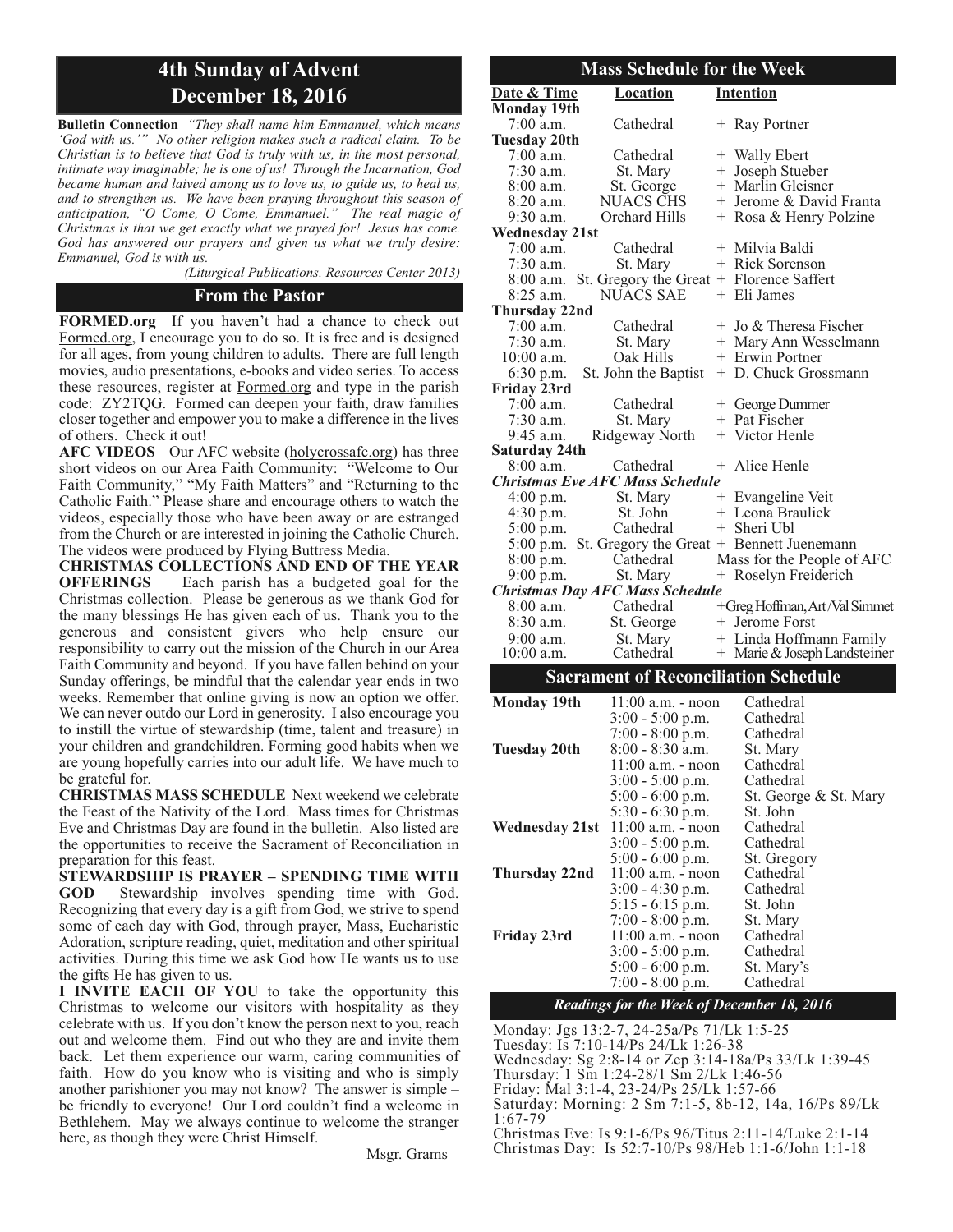#### **Stewardship**

| <b>Contributions for Week of December 11, 2016</b> |                  |                        |                 |                   |                     |
|----------------------------------------------------|------------------|------------------------|-----------------|-------------------|---------------------|
|                                                    | <b>CATHEDRAL</b> | <b>ST. MARY</b>        | <b>ST. JOHN</b> | <b>ST. GEORGE</b> | <b>ST. GREGORY</b>  |
| Actual Adult                                       | 13.966.00        | 6,834.00               | 1.095.00        | 9,066.15          | 1,508.86            |
| <b>Budget Adult</b>                                | 13.192.31        | 13,163.46              | 1,635.00        | 1,538.46          | 1,076.93            |
| <b>Electronic Transfers</b>                        | 0.00             | 7,568.00               | 0.00            | 0.00              | 0.00                |
| Total                                              | 13,966.00        | 14,402.00              | 1,095.00        | 9,066.15          | 1,508.86            |
| Year-to-date Actual                                | 300,006.25       | 296,749.19             | 49,731.00       | 38,780.32         | 24, 347. 27         |
| Year-to-date Budget                                | 316,615.44       | 315,923.04             | 39,240.00       | 36,923.04         | 26,846.32           |
| Ahead/Behind                                       | $-16,609.19$     | $-19,173.85$           | 10.491.00       | 1,857.28          | $-1,499.05$         |
| Student                                            | 16.13            | 16.00                  | 2.00            | 0.00              | 4.85                |
| Loose Plate                                        | 437.87           | 85.00                  | 57.04           | 16.00             | 27.25               |
| Retirement for Religious                           | 2,208.47         | 1,375.04               | 194.00          | 104.75            | 120.00              |
| Parish Project Goal                                | 50,000.00        | 20,000.00              | 6,000.00        | 18,000.00         | 10,000.00           |
| Parish Project (# contributors)                    | 24,611.00        | 5,390.00 (24)<br>(61)  | 1,332.55        | 740.00<br>(4)     | 200.00(2)<br>(5)    |
| <b>DMA</b> Goal                                    | 62,713.80        | 40,212.85              | 7.905.74        | 7,601.67          | 6.993.54            |
| $\rm DMA$ Actual (# contributors)                  | 21,170.00        | 24,525.00 (75)<br>(75) | 2,975.00        | 3.710.00<br>(9)   | 1,725.00(8)<br>(15) |
| Attendance                                         | 1064             | 564                    | 102             | 116               | 81                  |



"When Joseph awoke, he did as the angel of the Lord had commanded him and took his wife into his home." **Matthew 1:24** Putting our complete trust in the Lord without expecting anything in return. Striving to put God first in all things and follow Him wherever He may lead us. As we prepare for the birth of our Lord, pray for the strength and courage to be a model of discipleship, just as Joseph was.



**New Ulm Area Catholic Schools** *visit www.nuacs.com*

**Merry Christmas and Happy New Year!** The staff and faculty of NUACS wish each of you a blessed Christmas and a happy New Year.

**Christmas Vacation**: NUACS students and faculty will be enjoying Christmas vacation beginning December 23. School resumes on Tuesday, January 3, 2017.

**Christmas Vacation Office Hours**: The CHS Office will be closed over Christmas break. The SAE/Business Office will be closed after noon on December 23. The office will be open December 26-30 from 9:00 AM to 3:00 PM, be closed on January 2, and reopen on January 3.

**Scrip – the Perfect Christmas Stocking Stuffer**: Stop by the St. Anthony Elementary or Cathedral High School Office to purchase cards from Applebee's, Barnes & Noble, Bath & Body Works, Burger King, Cabela's, Cash Wise, Design Home Center, Happy Joe's, Hardee's, Herberger's, Hy-Vee, JCPenney, Kohl's, Kwik Trip, Lamplighter, McDonald's, Menards, Subway, Taco Johns, Target, Walgreens, and Wal-Mart/Sam's Club.

**Fall 2016 Greyhound Express**: The latest issue of the Greyhound Express is now available. To read online, log on to www.nuacs.com and click 'alumni' then 'Greyhound Express.'

**Alumni Tournaments**: The annual Alumni Basketball and Volleyball Tournaments will be held on Saturday, December 31, 2016, starting at 9:00 AM in the SAE, HTMS and CHS Gymnasiums. Admission is FREE! A detailed schedule will be sent shortly to team captains. Please contact Sara Rieland, Director of Development and Alumni Relations, at 507-766-7593 or sara.rieland@nuacs.com for more information.

**Snowfest Tickets**: CHS students are selling Snowfest tickets. The tickets are \$5.00 each with 24 chances to win \$100 to \$500! Please help support our school in this important fundraising effort. CHS students are striving to meet their goal of \$14,000 in student ticket sales in order to earn a free day from school on Wednesday, April 12.

**Snowfest Auction Items/Volunteers**: The Snowfest committee is always looking for unique and interesting donations for the silent and live auctions. If you have an appropriate item to donate, please drop it off at the St. Anthony Elementary Office or call Sara Rieland at 507-766-7593 to arrange for pick-up. If you would like to donate a service, you may drop off a gift certificate to be handed to the winner. In addition, there are many locations where help is needed on the evening of Snowfest. Please consider volunteering your time for this important event.

#### **Religious Education & Faith Formation News**

#### **CONFIRMATION NEWS!**

**Junior Confirmation Candidates**: Please return your Sponsor Books and turn in your paper work. Use the purple Lectionary response forms for Advent. For questions email Julie at Julie.soehren@holycrossafc.org.

**PLEASE NOTE!**

Regular Faith Formation and Religious Ed classes will be held on Wednesday, December 21st, from 7:00 - 8:00 p.m.

#### **Youth & Young Adult Ministry**

December 21st - Come to help decorate our priests' Christmas tree next week. We'll start around 8:15 p.m., just after Religious Ed., and end around 9:30 p.m. Music? Cookies?? We'll have them both! Students 9-12 welcome.

December 30th - Middle School New Years party, 7-9:30pm. Let's celebrate the new year together with some games, snacks, prayer, and maybe a movie as well. Open to all 6th-8th graders. Permission forms can be found on our parish website under Youth Ministry.

Save the Date - January 15th - Youth Ministry Visioning and Discussion. Come to learn, share, and discuss ideas about Youth Ministry for our AFC.<br>This is a chance for us to hear from you about what you would like to see re This is a chance for us to hear from you about what you would like to see regarding the faith life of our youth. More details coming! For more information regarding Youth Ministry, please search on-line at holycrossafc.org under the *Ministries*tab you will find *Youth Ministry*.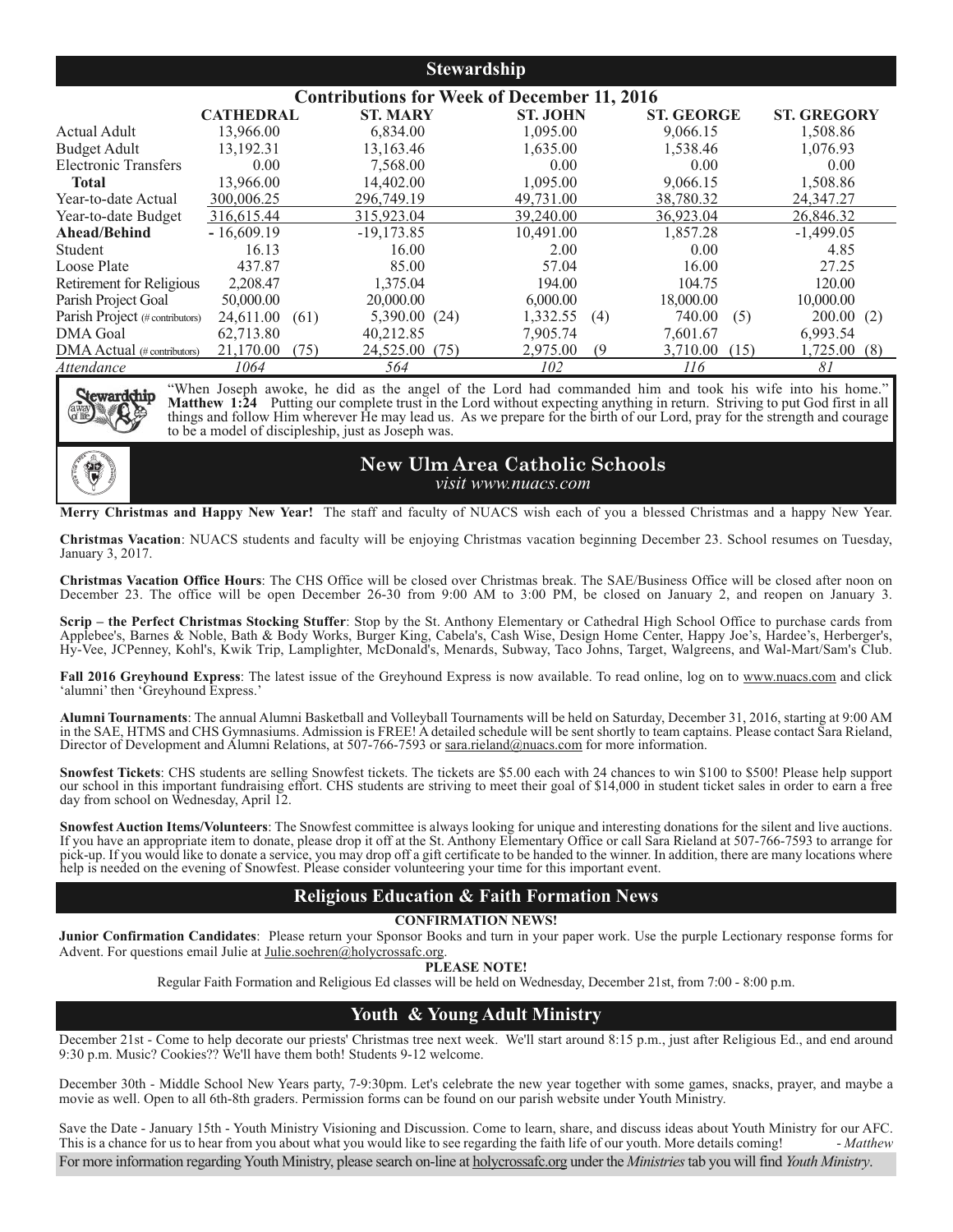## **Holy Cross AFC News**

#### **Christmas Flowers**

If you would like to donate a memorial in honor of a loved one for Christmas Flowers, you can do so on the online giving page: holycrossafc.weshareonline.org and find the parish you would like to donate to.

#### **Monday, December 19th - Rosary at Cathedral**

Everyone is welcome to come pray the Rosary at 1:00 p.m.

#### **Monday, December 19th - Knights of Columbus**

St. Patrick's Council 1076 will be meeting at 6:40 p.m. in the Cathedral church to pray the Rosary, followed by a 7:00 p.m. meeting in Cathedral Parish Center.

#### **World Wide Marriage Encounter**

"Prepare the way of the Lord." Is 40:3

If you have never attended a Marriage Encounter and would like to find out more, please contact Miki at (507) 227-8229. If you have attended, is it time to refresh your commitment? The weekend is for all couples of all ages of all religious backgrounds. A weekend is also a GREAT gift to your grown, married children! You can even offer to take the grand kids for the weekend, and it is a win/win! The next retreat is scheduled for February  $17 - 19$ , 2017 in Windom. You can apply online at https://southmnwwme.org/applyWeekend.php, or you may contact Miki Schultz at (507) 227-8229.

#### **Gift Certificates Are on Sale for Spring Fever**

at St. George for March 18th and March 25th, 2017. Call 354-2428 to reserve yours today!

#### **Saturday, January 14 , 2017 - Sixth Annual Sewing for Sight Event!**

You are invited to be our guest for a one day quilting retreat on Saturday, January 14, 2017 at the St. George Parish Center from 8:30 a.m. to 11:00 p.m. Your \$60 registration fee includes all-day sewing space, valet service upon arrival, lunch, dinner, snacks and refreshments, evening wine tasting, quilt show attendance and participation in the silent auction. Independent vendors will be available throughout the day for your shopping convenience. The event is sponsored by St. George Catholic United Financial and Sewing Seeds Quilt Company. Sewing space is limited! Please register early by contacting Jackie Forst at gjforst@newulmtel.net. All proceeds from this event will be directed to the Foundation for Saving Sight and their mission to support sight saving eye care for the villagers of San-Lucas Toliman, Guatemala. Financial donations or silent auction items are graciously accepted for this charitable event! Our continued commitment is sincere and their need is real. Contributions can be mailed or delivered to 1417 South State Street, New Ulm, MN 56073. Please make checks payable to: Sewing for Sight. For more information contact Jackie Forst (507)276-1069, Ann Wendinger (507)766-3389 or Cindy Wendinger (507)276-2716. Thank you for your very generous and continued support!

**Sunday, January 22nd - March for Life 2017 Pilgrimage**  starting at the 10:00 a.m. Mass at the Cathedral of the Holy Trinity and loading a coach bus at 11:20 a.m. for MCCL Rally at the MN State Capital at 2:00 p.m. and returning at 5:00 p.m. Register soon to reserve a seat by calling the Cathedral office at 354-4158. Questions can be directed to trip coordinator Kate Sloot at sloot@newulmtel.net.

#### **Saturday, January 28, 2017 - 75th Church Anniversary**

St. Gregory the Great would like to invite all former members and other HCAFC members to our special 75th Church Anniversary on Saturday, January 28, 2017. The evening will begin with a 5:00 p.m. Mass with Bishop LeVoir, followed by dinner at 7:00 p.m. and a program to follow. Tickets are \$20 each. To reserve your spot, please send payment and number of tickets requested to St. Gregory's, P.O. Box 5, Lafayette, MN 56054 or call the church office and leave a message at 507-228-8298.

#### **The Priority of Parents**

Good parenting views children as "adults in the making." Parents with this vision are always mindful of forming their children in virtue so they will flourish in their adult lives. Good faith formation is essential to this process as it gives the "end in mind" of character development – union with God for all of eternity! FORMED gives parents the tools to form their children in the faith. … parents can access great content in their homes and make faith sharing and prayer a habit as a family. Discover all the new children's programs, books, movies, and audio at **formed.org**.

#### **Perpetual Eucharistic Adoration**

*The season of Advent is upon us! As we begin a new spiritual year, why not make a New Year's resolution to spend more time with Jesus? Come to worship Him in the adoration chapel and make this your best new year!*

#### *Adorers are needed for the following hour: Sunday 11:00 p.m. and Saturday 8:00 p.m.*

*Please consider taking a committed hour of Adoration once a week. We need you. You are so important to this ministry! Thank you!*

For more information, please call Adoration co-coordinators Lora Rahe at 507-354-5563 or 507-276-6838 Janet Neubauer at 507-276-4039 Kathy Sonnek at 507-947-3043

**CHAPEL ACCESS:** If you need to access the Adoration Chapel when the church building is locked, contact St. Mary's parish office at 233-9500 during business hours for the code to the keypad located at the building entrance by the chapel.

IN INCLEMENT WEATHER, PLEASE CALL THE ADORATION

HOTLINE AT 233-9510 TO DETERMINE IF THE ADORATION

CHAPEL HAS BEEN CLOSED.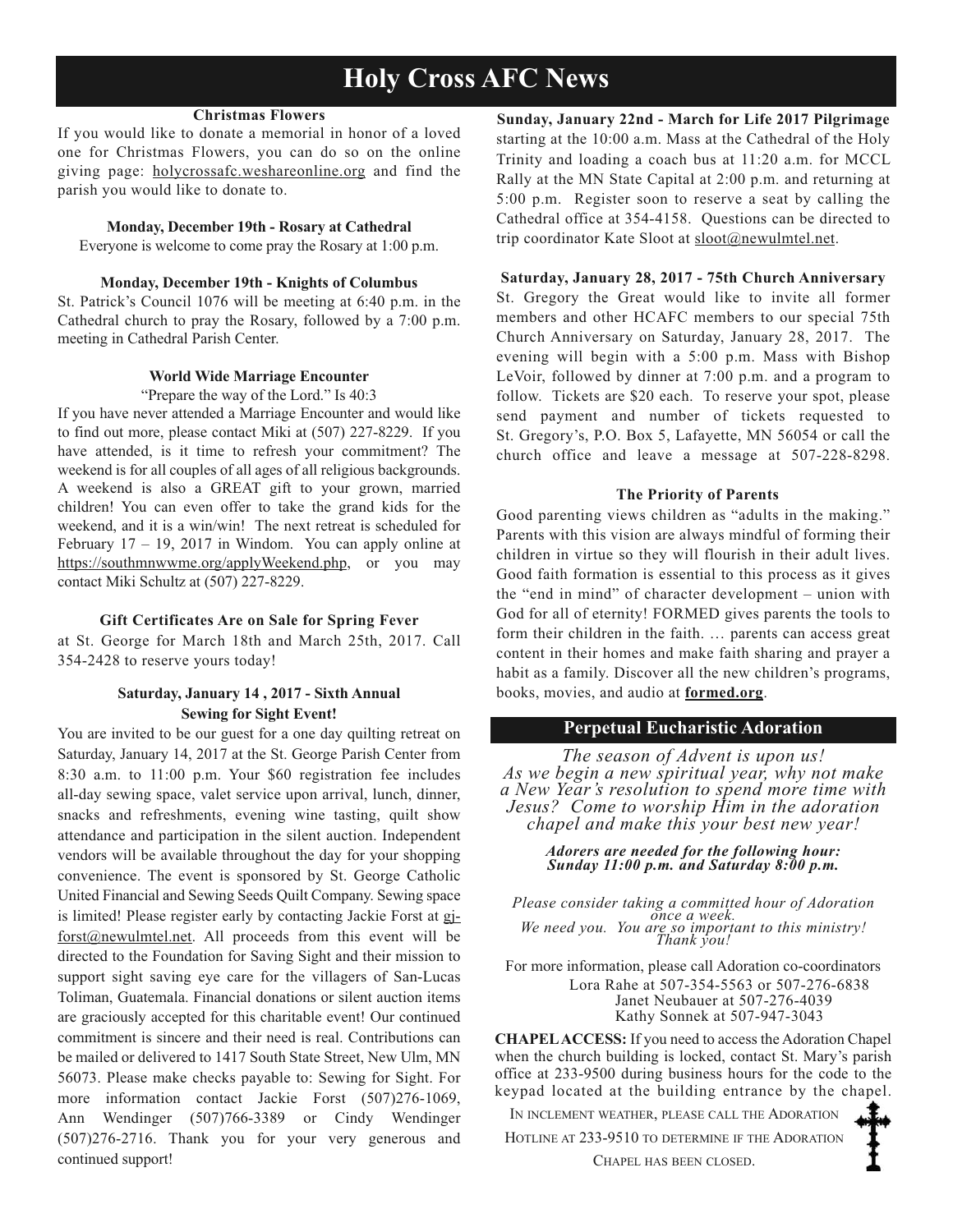#### **Cathedral of the Holy Trinity**

#### **LITURGICAL MINISTRIES FOR DECEMBER 24 AND 25**

5:00 p.m. Tony Geiger, Cole Wellmann, Alex Hillesheim, Isaac Roufs, Caleb and Ethan Kirchberg Tim Guldan<br>8:00 p.m. Hunter and Ella Landsteiner. David and Alexis Petersen

8:00 p.m. Hunter and Ella Landsteiner, David and Alexis Petersen Julie Soehren Julie Soehren Branch and Holde.<br>8:00 a.m. David Bode. Nicholas and Noah Wolle Tom Beranek

8:00 a.m. David Bode, Nicholas and Noah Wolle

10:00 a.m. Chris Branch, Will Schabert and three Pontifical Servers Monica Prechel

#### **EXTRAORDINARY MINISTERS**

Due to space limitations, the Eucharistic Ministers schedule will not be included in the bulletin. It can be found online at www.holycrossafc.org/ministries, or paper copies are available in the work sacristy.

**Sunday, Dec. 18:** Vespers 5:00 p.m., Parish **Wednesday, Dec. 21:** RCIA at 6:45 p.m. in the Parish Center **Tuesday, Dec. 20:** Youth Choir at 3:00 p.m. in the Parish Center **Thursday, Dec. 22**: Adult Choir at 7:00 p.m.

> *Sympathy and prayers to the family of William Goebel*

#### **VOTIVE LIGHTS FOR THE WEEK OF 12/18**

Delbert Fischer Sr.; Lonita Kral; Craig Richter; Victor Kral; Bernie & Grace Lindmeier; Danny Hegler, Robert & Hildegard Roesch; Greg Hoffmann, Art & Val Simmet, Robert & Anna Simmet, Joe & Anna Soukup; Steve Reinhart; Int. Caleb Tyner & Keith Richter; Int. Dave Christian; Don Weise & Mary Weise Weirauch; RS Family; Alex & Alice Portner; Stan & Hazel Schneider; Erwin & Elaine Hillesheim; Pfeiffer, Bonnell & Burdorf; JMF; Edwin Sehr; Good Health for MS & DS; Gervase & Arline Krambeer; Steve Fleck, Joe & Marie Landsteiner; Cornelius Zitzmann; Edwin & Eleanor Mertz; Larsen Family; Holy Souls; George & Alma Schmid & Harold Schmid Wendinger; Helget Family; Sp. Int. L-K; Sp. Int. LN & LK; Wally Neumann; Norbert Ubl; Raymond Portner; Florence & Denny Saffert, Miranda Wurtzberger; Jeanette Altenburg; Richard Guggisberg; Susan Kunz; Wally Bauer; Clarence A. & Dolores Dauer; Craig Dauer;Anton & Minnie Hacker; Tom & Louise Cooling, Bob LeGare; Clarence, Henry & Michael Polzin; Peter Meyer; Living & deceased members of Mary & George Wurtzberger/Margaret & Mike Tauer families; Employment-J; Warren Jorgensen; V.J. Successful Operation; Leroy Joel; Dorothy Manderfeld; For Better Health for BMW;Hugo & Rose Deml; Michael Jutz; Better health for Joe.

| <b>Church of St. Mary</b>                           |                                                          |                                              |                                               |                                          |                                                 |
|-----------------------------------------------------|----------------------------------------------------------|----------------------------------------------|-----------------------------------------------|------------------------------------------|-------------------------------------------------|
| <b>LITURGICAL MINISTRIES FOR DECEMBER 24 AND 25</b> |                                                          |                                              |                                               |                                          |                                                 |
|                                                     | <b>SERVERS</b>                                           | <b>SACRISTANS</b>                            | <b>LECTORS</b>                                | <b>ACCOMPANISTS</b>                      | <b>CANTORS</b>                                  |
| $4:00$ p.m.<br>9:00 p.m.<br>$9:00$ a.m.             | To be determined<br>To be determined<br>To be determined | Sharon Miller<br>Aleda Beranek<br>Tom Holzer | Sue Schommer<br>Terry Zinniel<br>Kelsey Kober | Brenda Lenertz<br>Tom Maidl<br>Tom Maidl | St. Cecilia Choir<br>Kelsey Koch<br>Adult Choir |

**Tuesday, Dec. 20th -** Adult Choir Practice 6:30 - 8:00 p.m. **Thursday, Dec. 22nd -** St. Cecilia Choir Practice 6:30 p.m.

**Would you consider being at greeter at Mass?** We are in need of more greeters. If you would like to be a part of this ministry, please call Maureen Miller at 354-3687.

**Year-end Donation Reminders -** Please keep in mind the following if you are planning to make a year-end donation. The IRS offers the following reminders: Contributions are deductible in the year made. Thus, donations charged to a credit card before the end of Dec. 31, 2016 count for 2016. This is true even if the credit card bill isn't paid until 2017. Also, checks count for 2016 as long as they are mailed in 2016 and have a 2016 postmark date. Thank you for your generosity!

*Sympathy and prayers to the family of Donald Abraham*

#### **Church of St. George**

## **LITURGICAL MINISTRIES FOR DECEMBER 25**<br> **Idra Bastian, Isaac Franta GIFT BEARERS:** Mike & Anna Bastian

**SERVERS :** Lily Brennan, Audra Bastian, Isaac Franta **LECTORS:** Frank Bianchi & Evy Olson **USHERS:** Leon Matties & Tom Maidl **COUNTERS:** Jim Forst & Craig Beranek **MUSICIAN:** Family Choir **COUNTERS:** Jim Forst & Craig Beranek **COUNTERS:** Family Choir<br> **CRS:** Terese Gruber, Steve Biebl, Kathy Kokesch **ROSARY LEADER:** Katie Johnson **EXTRA. MINISTERS:** Terese Gruber, Steve Biebl, Kathy Kokesch

**Church Cleaning -** Remember: The (\*) person calls the others to remind them.

December 24th at 8:30 a.m. \*Darcy Beranek, Donna, Lyndsey, Mary Jane and Patty Beranek.

**Anyone wishing to donate towards our Christmas Environment** in memory of a loved one may do so by placing your donation along with your name and the name of your loved one in an envelope in the Sunday collection basket, or you can log on to www.holycrossafc.weshareonline.org and donate to the St. George fund there.

**All Mass intentions for St. George** should be directed to: Sheri Liebl, St. George Mass Intentions, PO Box 5, Lafayette, MN 56054. Sheri schedules the Mass intentions for both St. George and St. Gregory's.

**SERVERS LECTORS**